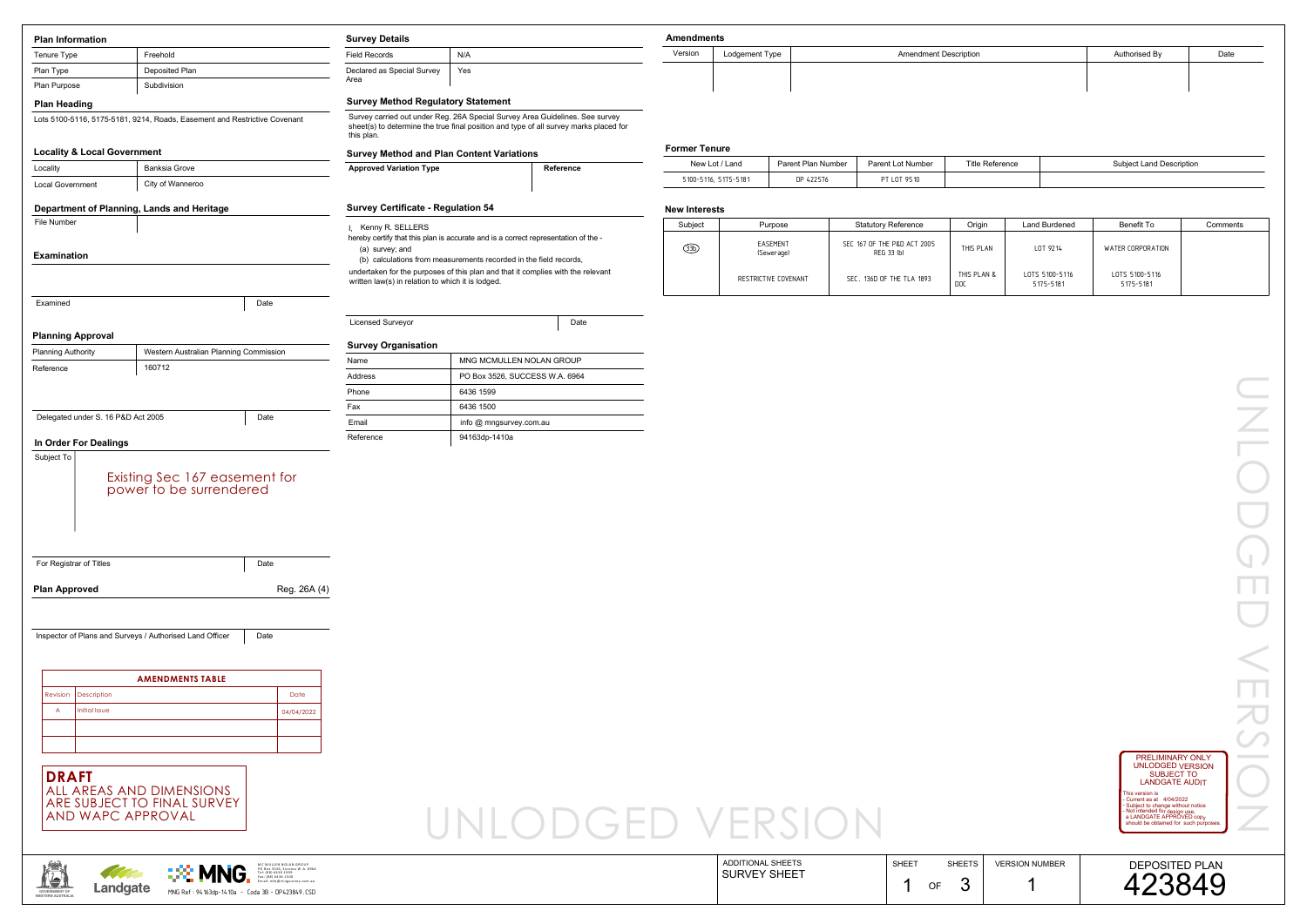## AND WAPC APPROVAL ARE SUBJECT TO FINAL SURVEY ALL AREAS AND DIMENSIONS



MNG Ref : 94163dp-1410a - Coda 3B - DP423849.CSD MC MULLEN NOLAN GROUP<br>PO Box 3526, Success W .A. 6964



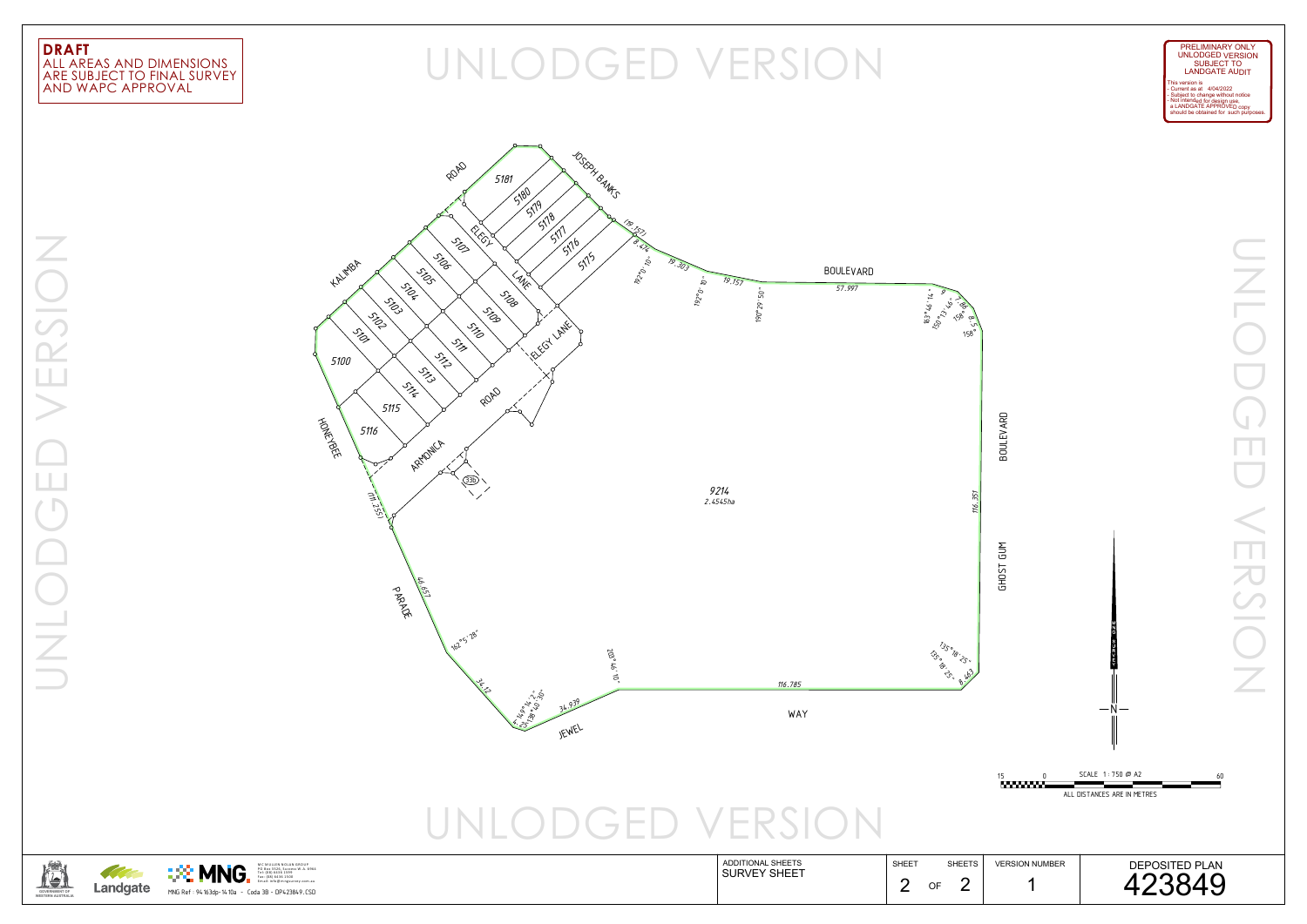# ARE SUBJECT TO FINAL SURVEY ALL AREAS AND DIMENSIONS